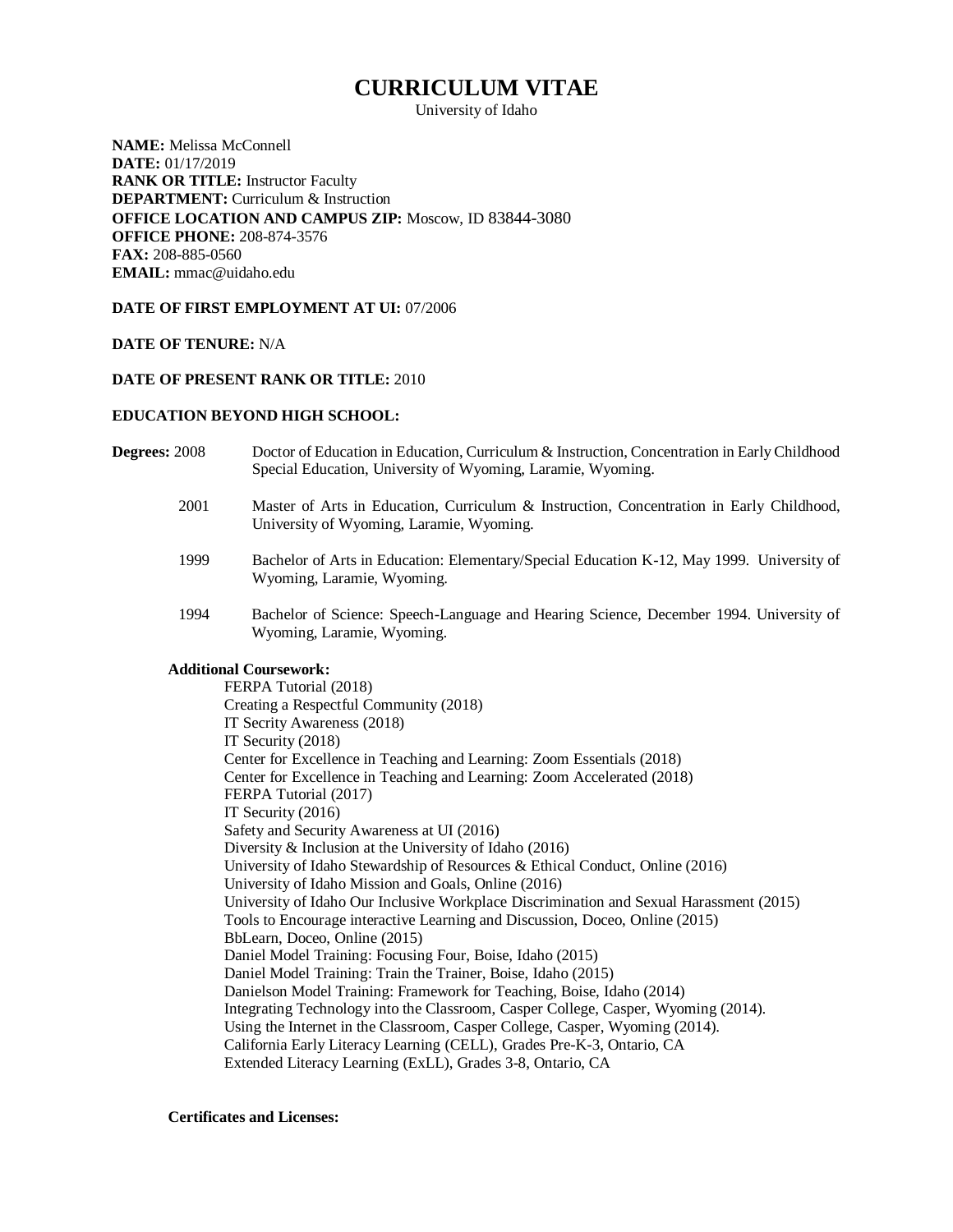Standard Teaching Certification, Wyoming Endorsements: Elementary Education K-6 Exceptional-Generalist K-12

# **EXPERIENCE:**

# **Teaching, Extension and Research Appointments: Teaching Experience:**

# **University of Idaho:**

| $2017$ – Present | Instructor Faculty, University of Idaho, College of Education<br>EDSP 300 Educating for Exceptionalities (online)<br>EDSP 350 Language and Communication Development and Disorders (online)<br>EDSP 426 Developing Instructional Programs (online)<br>EDSP 549 Language, Communication and Social/Emotional Enhancement (online)<br>EDSP 597 Practicum (online)<br>EDSP 599 Non-Thesis Masters Research (online)<br>EDCI 511 Planning and Administering the Curriculum (online)<br>EDCI 513 History of Educational Thought (online)<br>EDCI 599 Non-Thesis Masters Research (online) |
|------------------|--------------------------------------------------------------------------------------------------------------------------------------------------------------------------------------------------------------------------------------------------------------------------------------------------------------------------------------------------------------------------------------------------------------------------------------------------------------------------------------------------------------------------------------------------------------------------------------|
|                  | Other Responsibilities:<br>Department and College Service<br>Collaboration with Family and Consumer Science Early Childhood                                                                                                                                                                                                                                                                                                                                                                                                                                                          |
|                  | <b>Advise Graduate Students</b>                                                                                                                                                                                                                                                                                                                                                                                                                                                                                                                                                      |
|                  | <b>Chair Master Committees</b>                                                                                                                                                                                                                                                                                                                                                                                                                                                                                                                                                       |
|                  | <b>Advanced Studies Project Coordinator</b><br>Scholarship Committee                                                                                                                                                                                                                                                                                                                                                                                                                                                                                                                 |
|                  | Assessment Committee – Responsible for Closing the Loop                                                                                                                                                                                                                                                                                                                                                                                                                                                                                                                              |
|                  | Update and maintain Special Education Master's Handbook                                                                                                                                                                                                                                                                                                                                                                                                                                                                                                                              |
|                  | Update and maintain Curriculum & Instruction Master's Handbook                                                                                                                                                                                                                                                                                                                                                                                                                                                                                                                       |
|                  | Course Steward for EDSP and EDCI - Specific classes                                                                                                                                                                                                                                                                                                                                                                                                                                                                                                                                  |
| $2012 - 2016$    | Temporary Faculty Lecturer, University of Idaho, College of Education Health and Human<br>Sciences, Department of Curriculum and Instruction.                                                                                                                                                                                                                                                                                                                                                                                                                                        |
|                  | EDSP 300 Educating for Exceptionalities (online)<br>EDSP 350 Language and Communication Development and Disorders (online)<br>EDSP 426 Developing Instructional Programs (online)                                                                                                                                                                                                                                                                                                                                                                                                    |
|                  | EDSP 549 Language, Communication and Social/Emotional Enhancement (online)<br>EDSP 597 Practicum (online)                                                                                                                                                                                                                                                                                                                                                                                                                                                                            |
|                  | EDSP 599 Non-Thesis Masters Research (online)                                                                                                                                                                                                                                                                                                                                                                                                                                                                                                                                        |
|                  | EDCI 511 Planning and Administering the Curriculum (online)                                                                                                                                                                                                                                                                                                                                                                                                                                                                                                                          |
|                  | EDCI 513 History of Educational Thought (online)                                                                                                                                                                                                                                                                                                                                                                                                                                                                                                                                     |
|                  | EDCI 599 Non-Thesis Masters Research (online)                                                                                                                                                                                                                                                                                                                                                                                                                                                                                                                                        |
|                  | Other Responsibilities:                                                                                                                                                                                                                                                                                                                                                                                                                                                                                                                                                              |
|                  | Department and College Service<br>Collaboration with Family and Consumer Science Early Childhood                                                                                                                                                                                                                                                                                                                                                                                                                                                                                     |
|                  | <b>Advise Graduate Students</b>                                                                                                                                                                                                                                                                                                                                                                                                                                                                                                                                                      |
|                  | <b>Chair Master Committees</b>                                                                                                                                                                                                                                                                                                                                                                                                                                                                                                                                                       |
|                  | <b>Advanced Studies Project Coordinator</b>                                                                                                                                                                                                                                                                                                                                                                                                                                                                                                                                          |
|                  | Scholarship Committee                                                                                                                                                                                                                                                                                                                                                                                                                                                                                                                                                                |
|                  | Assessment Committee – Responsible for Closing the Loop                                                                                                                                                                                                                                                                                                                                                                                                                                                                                                                              |
|                  | Update and maintain Special Education Master's Handbook                                                                                                                                                                                                                                                                                                                                                                                                                                                                                                                              |
|                  | Update and maintain Curriculum & Instruction Master's Handbook                                                                                                                                                                                                                                                                                                                                                                                                                                                                                                                       |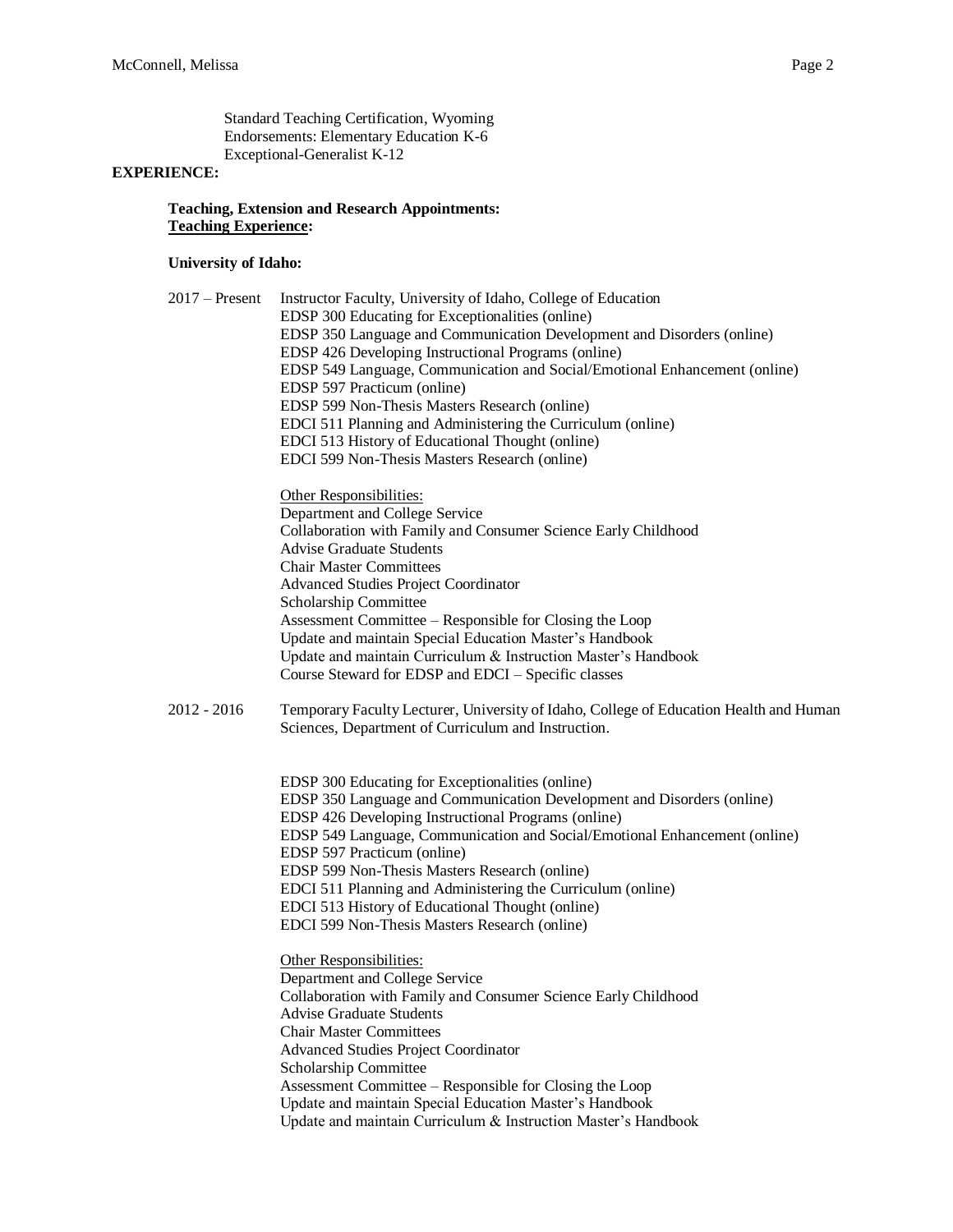# Course Steward for EDSP and EDCI – Specific classes

2010 - 2011: Adjunct Assistant Professor, University of Idaho, College of Education, Department of Curriculum and Instruction..

> EDSP 300 Educating for Exceptionalities (online) EDSP 350 Language and Communication Development and Disorders (online) EDSP 426 Developing Instructional Programs (online) EDSP 549 Language, Communication and Social/Emotional Enhancement (online) EDSP 597 Practicum EDSP 599 Non-Thesis Masters Research (online) EDCI 511 Planning and Administering the Curriculum (online) EDCI 513 History of Educational Thought (online)

Other Responsibilities: Department, and College Service Collaboration with Family and Consumer Science Early Childhood Advise Graduate Students Chair Master Committees Update and maintain Special Education Master's Handbook

2006 - 2010: Assistant Professor, University of Idaho, College of Education, Department of Curriculum and Instruction.

> EDSP 300 Educating for Exceptionalities EDSP 300 Educating for Exceptionalities (online) EDCI 302 Curriculum, Instruction and Assessment Strategies EDSP 350 Language and Communication Development and Disorders EDSP 390 Special Education Field Experience EDSP 425 Evaluation of Children and Youth EDSP 426 Developing Instructional Programs EDSP 427 Curriculum Development and Adaptations EDSP 483 Special Education Internship EDSP 521 Introduction to Evaluation of Children and Youth (online) EDSP 549 Language, Communication and Social/Emotional Enhancement (online) EDSP 582 Administration of Special Education (online) EDSP 597 Practicum EDCI 513 History of Educational Thought (online)

Other Responsibilities: Department, College, and University Service Collaboration with Family and Consumer Science Early Childhood Advise Graduate Students Chair Master Committees

2004-06 Assistant Professor, University of Houston-Victoria, School of Education and Human Development, Department of Special Education.

> Teaching Assignment: SPE 3321 Exceptional Children: An Introduction SPE 3322 Exceptional Children: Assessment and Programming SPE 4323 Exceptional Children: Modification, Methods and Materials SPE 4324 Exceptional Children: Behavior Management IDS 3323 Child Development and Its Application to Learning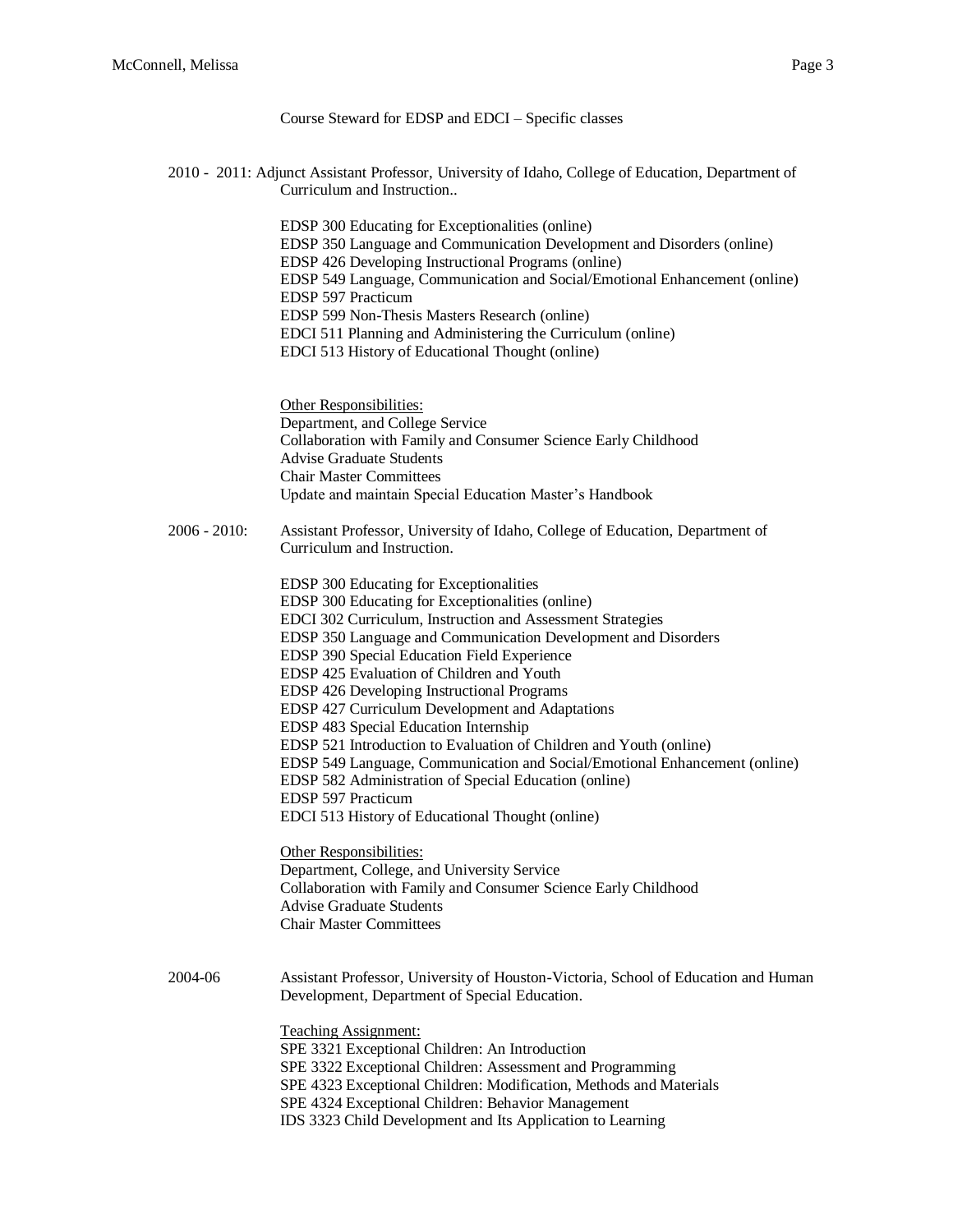|           | Other Responsibilities:<br>Advise undergraduates in Early Childhood - Grade 4 program<br>Advise graduate secondary students in master's plus cert program.                                                                                                                  |
|-----------|-----------------------------------------------------------------------------------------------------------------------------------------------------------------------------------------------------------------------------------------------------------------------------|
| 2003-04   | University of Wyoming, College of Education. Assistant Temporary Lecturer,<br>Academic Professional                                                                                                                                                                         |
|           | Teaching Assignment:<br>EDEX 1010: Overview of Special Education.<br>EDEX 2110: Special Education Intervention Processes<br>EDEX 5410: Short Course in Collaboration                                                                                                        |
|           | Other Responsibilities:<br>Plan, organize, and deliver statewide special education certification program for general<br>education teachers.                                                                                                                                 |
|           | Collaborate with administrators and special education directors with regards to special<br>education teacher recruitment and retention.                                                                                                                                     |
|           | Collaborate with Wyoming's Professional Teaching Standard Board, University of<br>Wyoming Educational Leadership Department and Special Education Department to<br>change the certification requirements for special education directors, coordinators, and<br>supervisors. |
| 2000-03   | Special Education Teacher, Albany County School District Number One. Laramie,<br>Wyoming.                                                                                                                                                                                   |
|           | <b>Teaching Assignment:</b><br>K-6 Identified Students in full inclusion environment.                                                                                                                                                                                       |
|           | Other Responsibilities:<br>Mentor UW College of Education Practicum Students and Student Teachers.                                                                                                                                                                          |
|           | Literacy Coordinator, Albany County School District Number One, Laramie, Wyoming.                                                                                                                                                                                           |
|           | Responsibilities;<br>Provide initial and advanced California Early Literacy Learning (CELL) training to K-3<br>teachers. Helped special education teachers incorporate CELL into individualized<br>instruction for students with disabilities.                              |
| 1999-00   | Preschool Program for Children with Disabilities (PPCD)<br>Department of Special Education<br>McKinney Independent School District, McKinney, Texas                                                                                                                         |
| 1997-99   | University of Wyoming, College of Education. Graduate Assistant, Department of<br>Special Education, Dr. D. J. Yocom, Department Chair.                                                                                                                                     |
|           | <b>Teaching Assignment</b><br>Facilitate special education workshops to pre-service teachers in professional education<br>classes.<br>Workshop topics include: Behavior Management; Instructional Strategies; Special<br>Education Law; and Assessment Strategies           |
| Fall 1997 | Graduate Assistant. College of Education, University of Wyoming, Laramie, Wyoming.<br>Teaching Assignment:                                                                                                                                                                  |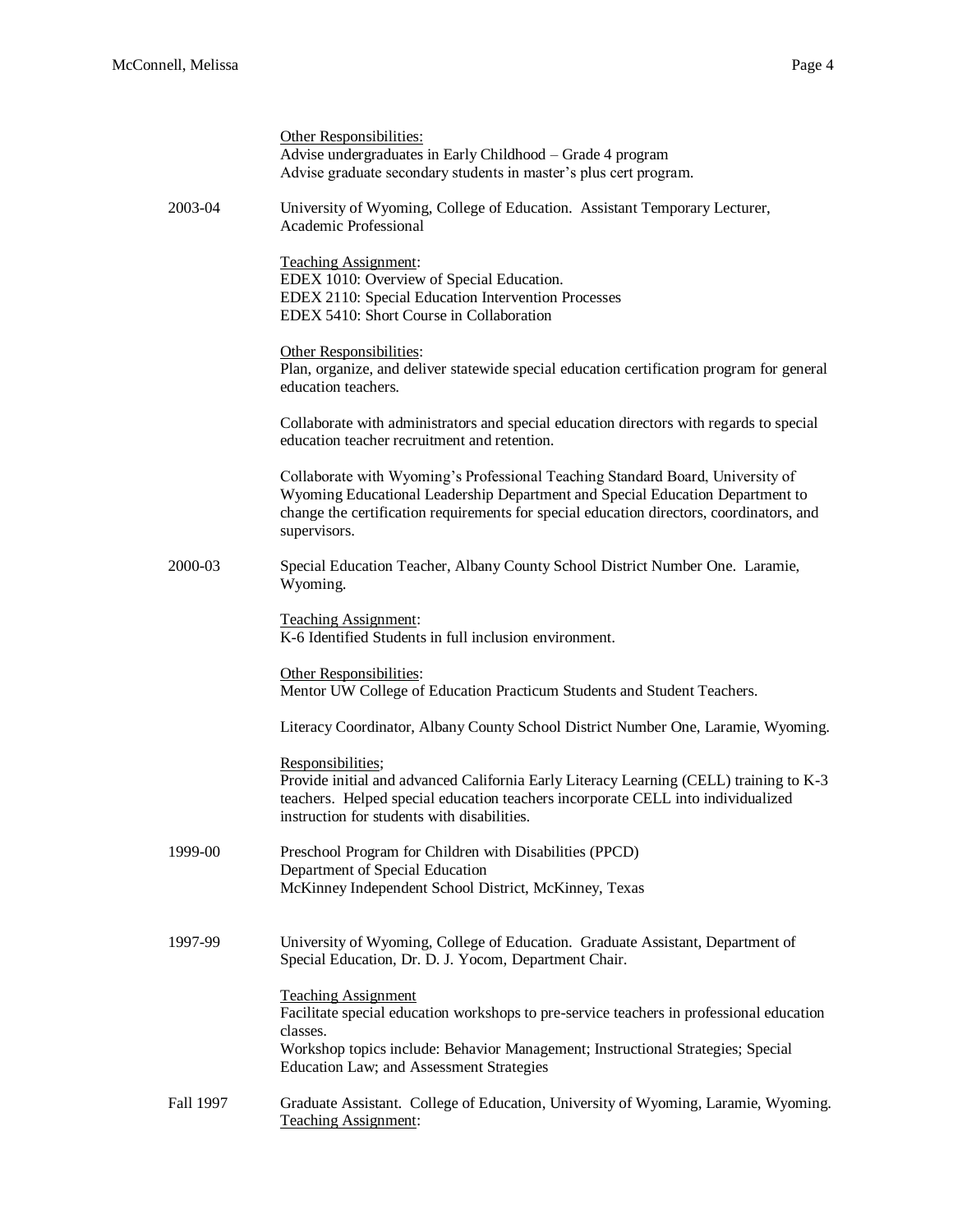|         | EDEX 3440: Computer Aided Instruction for Exceptional Individuals.              |  |
|---------|---------------------------------------------------------------------------------|--|
| 1995-96 | Speech/Language Pathologist. Sweetwater County School District Number One. Rock |  |
|         | Springs, Wyoming.                                                               |  |

#### **TEACHING ACCOMPLISHMENTS:**

**Areas of Specialization:** Early Childhood, Elementary Education, Speech & Language Development and Disorders, Literacy Education, Curriculum and Instruction and Special Education.

#### **Courses Taught:**

**University of Idaho:** EDSP 300 Educating for Exceptionalities EDCI 302 Curriculum, Instruction and Assessment Strategies EDSP 350 Language and Communication Development and Disorders EDSP 351 Family/ Community Involvement EDSP 390 Special Education Field Experience EDSP 425 Evaluation of Children and Youth EDSP 426 Developing Instructional Programs EDSP 427 Curriculum Development and Adaptations EDSP 461 Early Childhood Special Education Curriculum EDSP 483 Special Education Internship EDSP 501 Differention in Instruction EDSP 521 Introduction to Evaluation of Children and Youth EDSP 549 Language, Communication and Social/Emotional Enhancement EDSP 582 Administration of Special Education EDSP 597 Internship EDSP 599 Non-Thesis Master's Research (Webfolio) EDCI 513 History of Educational Thought EDCI 511 Planning and Administering the Curriculum EDCI 599 Non-Thesis Master's Research (Webfolio)

#### **University of Houston-Victoria:**

SPE 3321 Exceptional Children: An Introduction SPE 3322 Exceptional Children: Assessment and Programming SPE 4323 Exceptional Children: Modification, Methods and Materials SPE 4324 Exceptional Children: Behavior Management IDS 3323 Child Development and Its Application to Learning

#### **University of Wyoming:**

EDEX 1010: Overview of Special Education. EDEX 2110: Special Education Intervention Processes EDEX 3440: Computer Aided Instruction for Exceptional Individuals EDEX 5410: Short Course in Collaboration

#### **Students Advised:**

#### **University of Idaho Graduates:**

Average 20- 25 each semester

**Advised to completion of degree - Major Professor Master's of Education:** Stephanie K. Monks, Fall 2018 Jennifer Jensen, SU 2018 Susanne Reimman, SU 2018 Tiffany Popplewell, Spring, 2107 Nara (Spade) Decker, Spring, 2017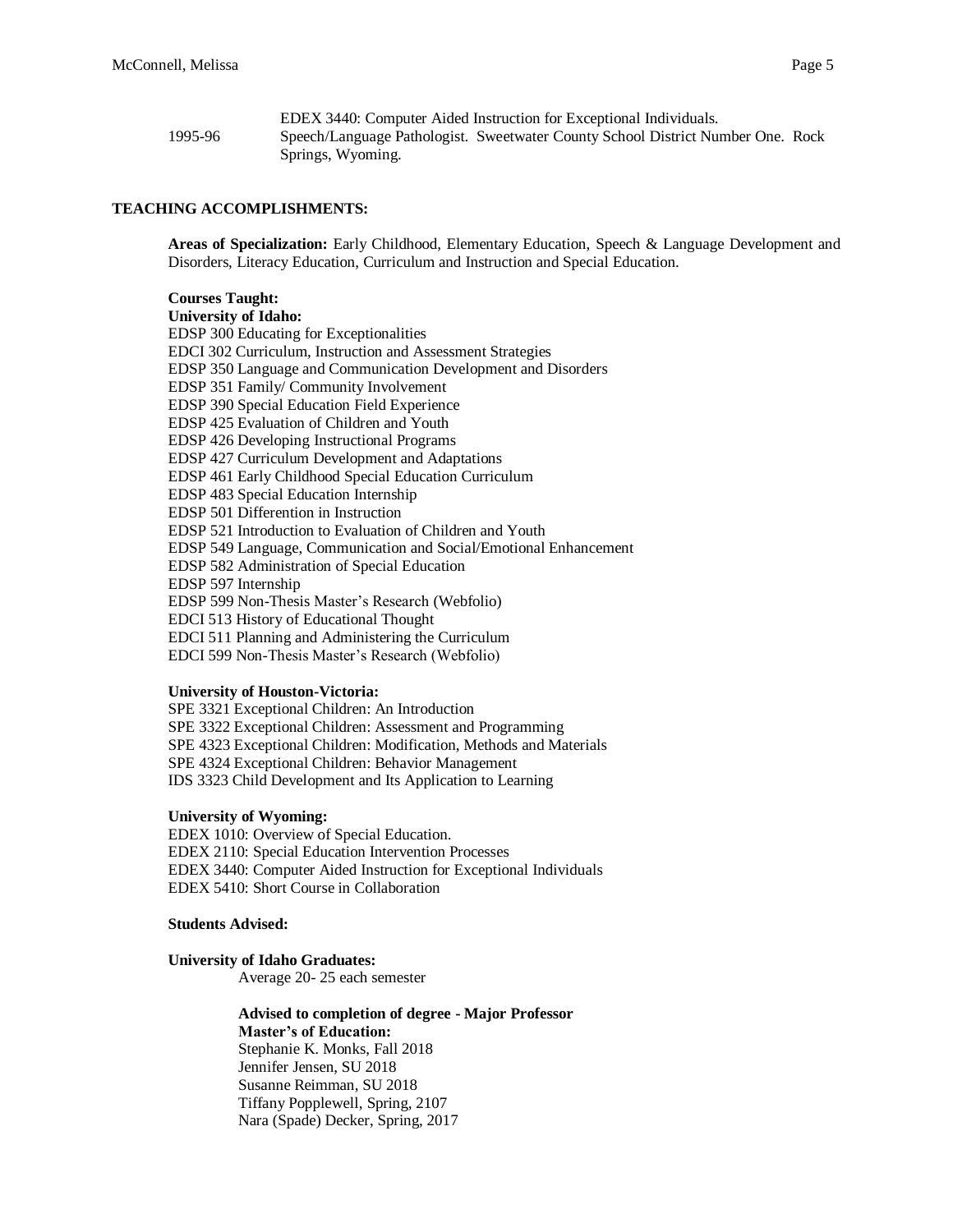Tiffany Aarestad, Spring, 2017 Chelsey Leighton, Spring, 2017 Cory Singleton, Spring, 2017 Tonya Sears, Summer 2016 Derek Clifford, Spring 2016 Megan Doak, Fall 2015 Shelly Dempsey, Fall 2015 Catey Walton, Spring, 2015 Jaden Skinner, Spring, 2015 Tina Nagle, Spring, 2015 Emily Crook, Fall, 2014 Lauren Eleazer, Fall 2014 Matthew DiDesidero, Spring, 2014 Donna Tuinstra, Summer, 2014 Nicole Taylor, Fall, 2013 Marianne Sletteland, Fall, 2013 Danielle Reid, Fall, 2013 Julia Potee, Fall, 2013 Stephanie Luck, Fall, 2013 Alinda Lopez, Fall, 2013 Brian Marceau, Spring, 2013 Mikaela Selbe, Spring, 2013 Bea Futch, Spring, Spring, 2013 Nicole Rollofson, Summer, 2012 Kirstin, Pomerantz, Fall, 2012 Sonia Lloyd, Summer, 2012 Bobby Allen, Spring, 2012 Kylee K. Disque, Fall, 2011 Kayla C. Stookey, Fall, 2011 RaeAnn Nye, Spring, 2011 Jillian Sattler, Fall, 2010 Wendy Arbic, Fall, 2010 Jenifer Womack, Summer, 2009 Heidi Palmer, Summer, 2009 Tracey J. Thompson, Summer, 2008 Jenny Gilmore, Fall, 2008

#### **Served on graduate committee Doctor of Education:**

Kathleen Allison, Current, Wendy Wagner, Current Marcie Galbreath, Current Julie Magelky, Fall 2014 Meshari A. Alhajar, Spring, 2011 Hsin-Ying Fang, Spring, 2011

#### **Teaching Performance Assessments (TPA):**

Average 3 Teaching Performance Assessments per semester. **Materials Developed:**

#### **Workbooks, Manuals:**

Special Education Master's Program Handbook (2018) Curriculum and Instruction Master's Program Handbook (2018) Special Education Master's Program Handbook (2017) Curriculum and Instruction Master's Program Handbook (2017) Special Education Master's Program Handbook (2016)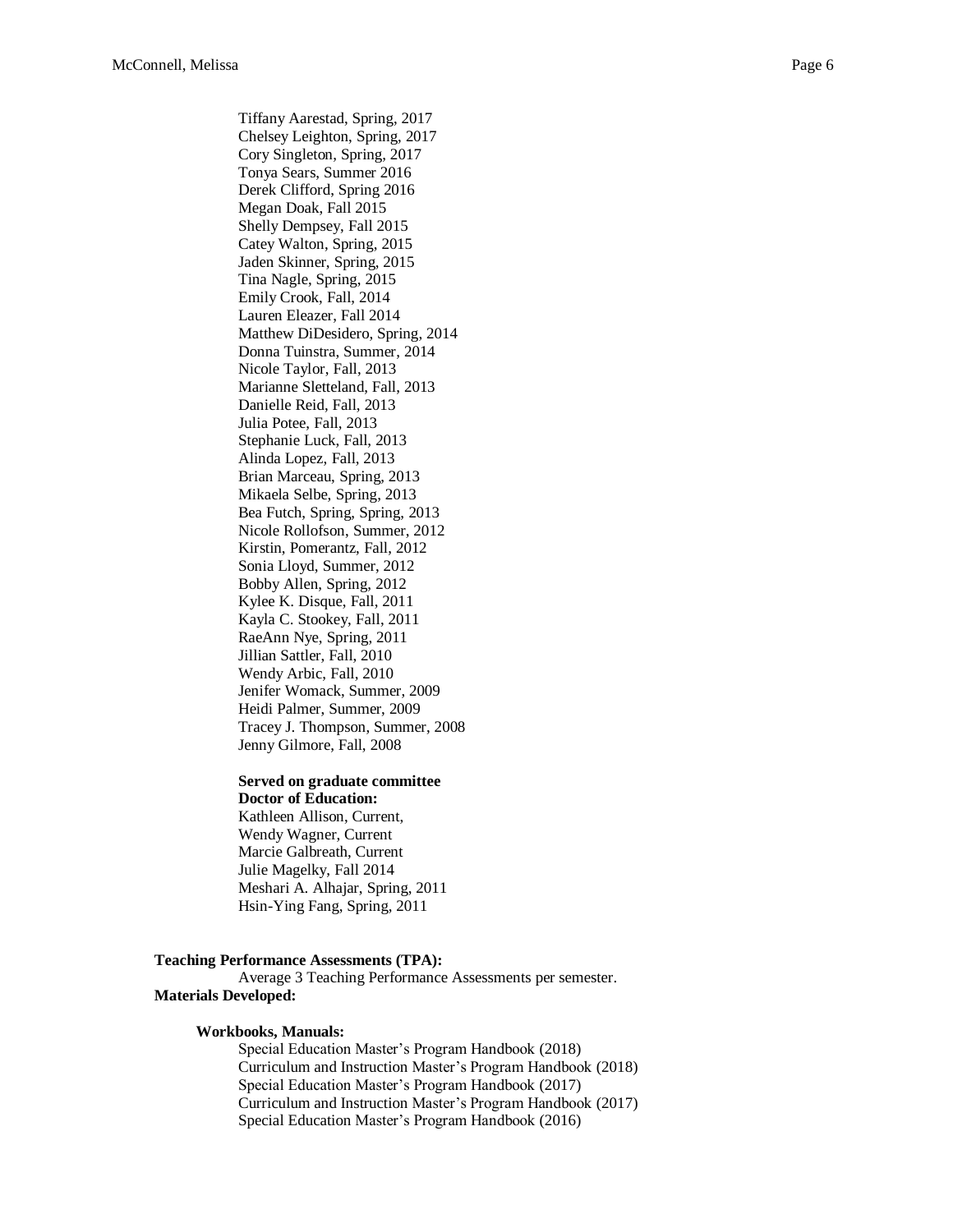Curriculum and Instruction Master's Program Handbook (2016) Special Education Master's Program Handbook (2015) Special Education Master's Program Handbook (2014) Special Education Master's Program Handbook (2013) Special Education Master's Program Handbook (2012)

#### **Courses Developed:**

EDSP 300 Educating for Exceptionalities EDSP 300 Educating for Exceptionalities (online) EDSP 350 Language and Communication Development and Disorders (online) EDSP 390 Special Education Field Experience (online) EDSP 426 Developing Instructional Programs EDSP 426 Developing Instructional Programs (online) EDSP 549 Language, Communication and Social/Emotional Enhancement EDSP 549 Language, Communication and Social/Emotional Enhancement (online) EDSP 582 Administration of Special Education (online) EDCI 513 History of Educational Thought (online) EDCI 511 Planning and Administering the Curriculum (online) EDSP 597 Internship (online) EDSP 599 Non-Thesis Master's Research (online) EDCI 599 Non-Thesis Master's Research (online)

#### **Professional Meeting Papers, Workshops:**

*Danielson Model of Teaching for Faculty.* College of Education Faculty, Moscow, Idaho, April, 2015.

*Writing and Children with Learning Disabilities: Using Graphic Organizers to Make the Implicit Explicit*, Northwest Inland Writing Project Spring Conference, Spokane, WA, March, 2010.

*Wiki as a Medium for an Online EFL Collaborative Writing Class in Taiwan.* Huang, H., McConnell, R, & McConnell, M. (March 2009). Paper presented at the International Technology, Education and Development Conference, Valencia, Spain.

*Making the Implicit Explicit.* McConnell, M., McConnell, R. (November, 2009). National Council Teachers of English, Philadelphia, PN.

*Early Childhood and Special Education.* Palouse Area Association for the Education of Young Children-Student Affiliate, Moscow, Idaho, October 1, 2009.

*Vocabulary and Language Development,* Camelot Elementary School and Centennial Elementary School, Lewiston, Idaho, October 2, 2008.

*A Potpourri of Research: Reading and Writing in Math and Science,* McConnell, M., McConnell, R., Pegg, J., & N. Wood. (November 2008). National Council of Teachers of English. San Antonio, TX.

*Explicit Reading Strategies for Children with Learning Disabilities,* University of Idaho College of Education, Inland Northwest Council Teachers of English and Northwest Inland Writing Project. University of Idaho, October 3, 2008.

*The Role of Special Education in Reading*, MidCoast Reading Council: Reading for all Ages and Cultures, University of Houston-Victoria, Victoria, Texas, February 18, 2006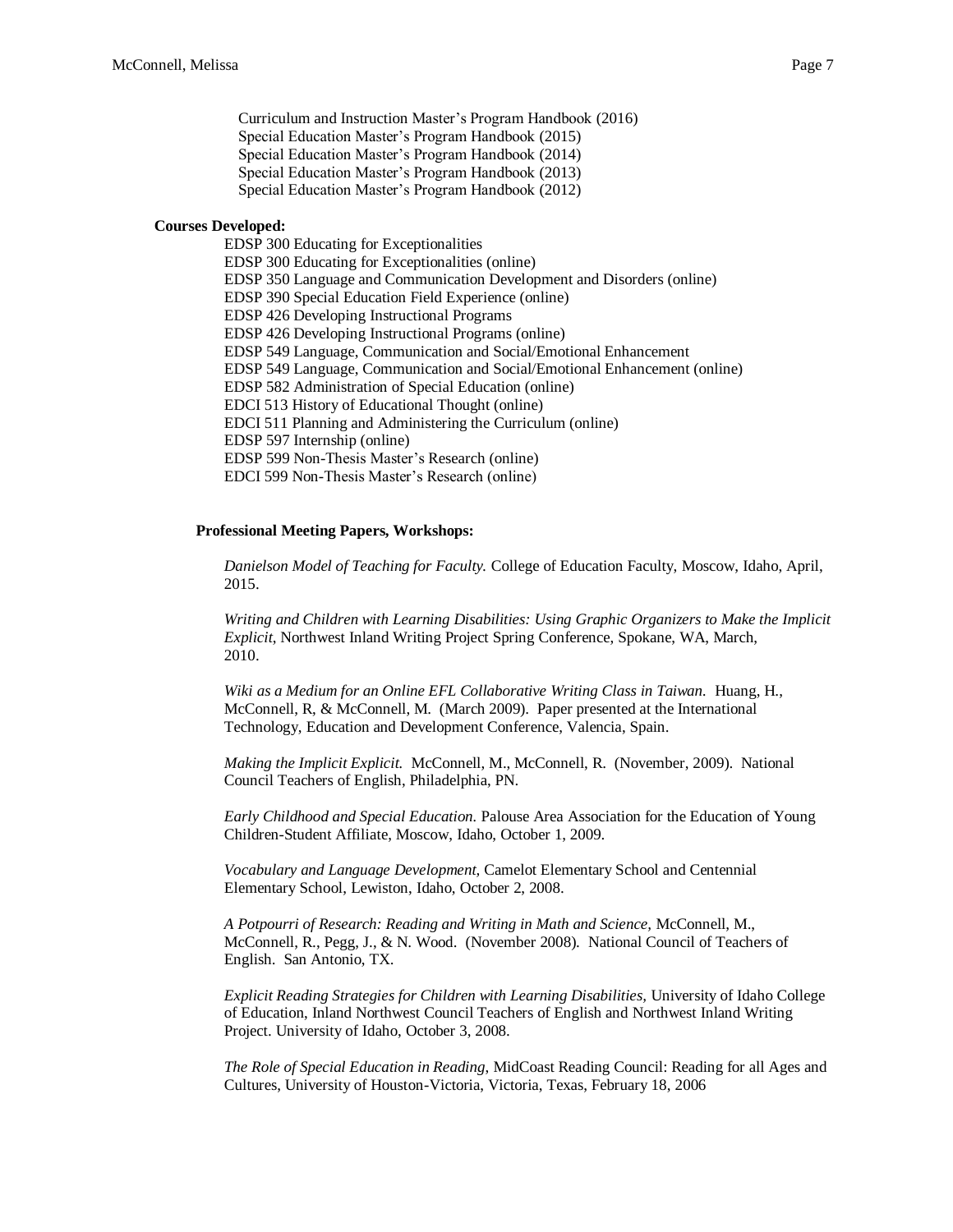*Selecting Text for Children,* Annual West Coast Literacy Conference, Anaheim, California, May 15, 2004

*Wyoming Collaborative Mentorship Academy*, Teton Institute, Jackson, Wyoming. Spring 2004 *Assignments in the Field*: Wyoming Collaborative Mentorship Academy, Wyoming Distance Education Consortium, Laramie County Community College, Cheyenne, Wyoming. Spring 2004

California Early Literacy Learning, Albany County School District Number One, Laramie, Wyoming. December, 2001

Shared Reading, Special Education Department, Albany County School District Number One, Laramie, Wyoming, November, 2001

Disability Awareness, Pre-service Early Childhood Educators, Laramie, Wyoming, October 1998. Disability Awareness, Albany County School District Number One, Multicultural Curriculum Committee, October 1997.

#### **SERVICE:**

Program Coordinator for Advanced Studies (2014-current) Scholarship Committee (2014-current) University of Idaho Assessment Committee (2014-current) Course Steward (2007-current

#### **Other:**

Recruitment BYU-I Career Fair (Feb. 2018) Recruitment BYU-I Career Fair (Oct. 2018) Recruitment Bishop Kelly high School (Oct. 2017) Recruitment Boise National Career Fair (Nov, 2017) Recruitment BYU-I Career Fair (Feb. 2017) Recruitment BYU-I Career Fair (Oct. 2017) Recruitment BYU-I Career Fair (Feb. 2016) Recruitment BYU-I Career Fair (Oct. 2016)

### **Major Committee Assignments:**

Special Education Hiring Committee Scholarship Committee, recommendations for funding Assessment Committee, Closing the Loop Idaho Consortium for Preparation of Early Childhood Professionals Safety and Loss Control Committee, University of Idaho Professional Education Core Taskforce, University of Idaho Teacher Education Coordinating Committee, University of Idaho Teacher Education Admission Requirements, University of Idaho Standing Web Committee, University of Houston-Victoria Sexual Harassment Committee, University of Houston-Victoria

#### **Professional and Scholarly Organizations:**

National Council of Teachers of English

Association for Supervision and Curriculum Development **Outreach Service:** 

College of Education Assessment, Closing the Loop College of Education Scholarship Fall and Winter recruitment for C&I master's programs in Rexburg, Idaho.

**Classes, Workshops, Seminars, Share Fairs and Tours Organized:**